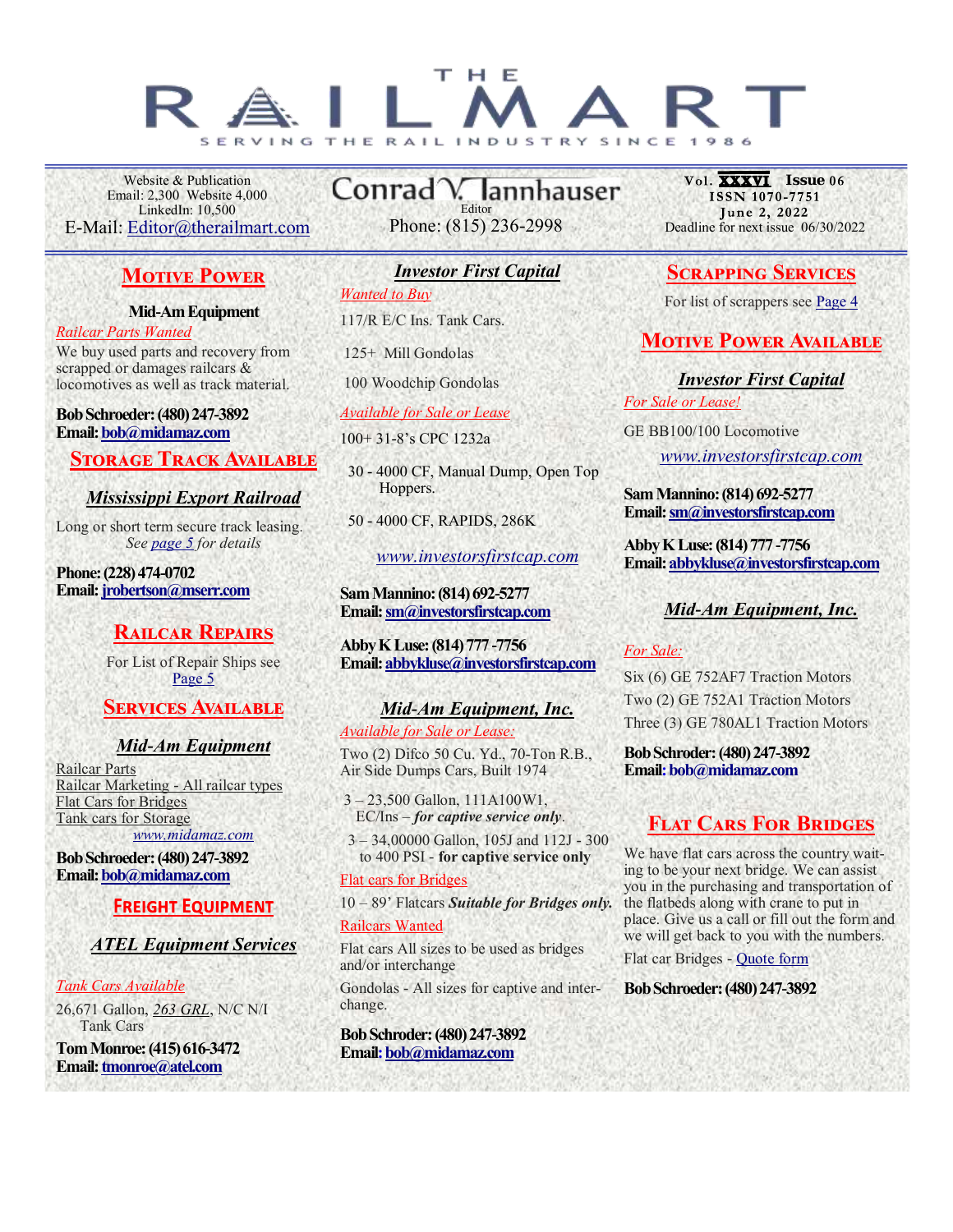# **MID-AM EQUIPMENT, INC**.

P.O. Box 40398, Mesa, AZ 85274-0398 Bob Schroeder: (480) 247-3892 Fax: (480) 247-3894

# **Email: [bob@midamaz.com](mailto:Bob@midamaz.com?subject=Per%20your%20ad%20in%20The%20Rail%20Mart)** *[www.midamaz.com](http://www.midamaz.com)*



**Axles & Wheel Sets: Used & Rebuilt Trucks** 

Railcar & Locomotive



# **Tank & Rail Car Marketing Service**

Mid Am Equipment is able to handle all your rail car needs. Whether you are selling, leasing or looking for rail cars we have a handle on available equipment.

# **RAILCARS:**

- 48 25,500 Gallon EC/I Tankcars built in 2013 Ready for Interchange
- 1 20,500 Gallon, 111A100W1, EC/Ins FOR CAPTIVE SERVICE ONLY
- 3 23,500 Gallon, 111A100W1, EC/Ins FOR CAPTIVE SERVICE ONLY
- 10 89', 70-Ton, Flatcars SUITABLE FOR BRIDGES ONLY

# **Wanted:**

- 20 60' or longer flatcars for Pipe.
- 20 31,000 gal. Tank Cars 1012 or newer. 1232's, 117''s or 117R's

# Flat Cars For Bridges get [Quote](https://www.therailmart.com/flat-cars-for-bridges/)

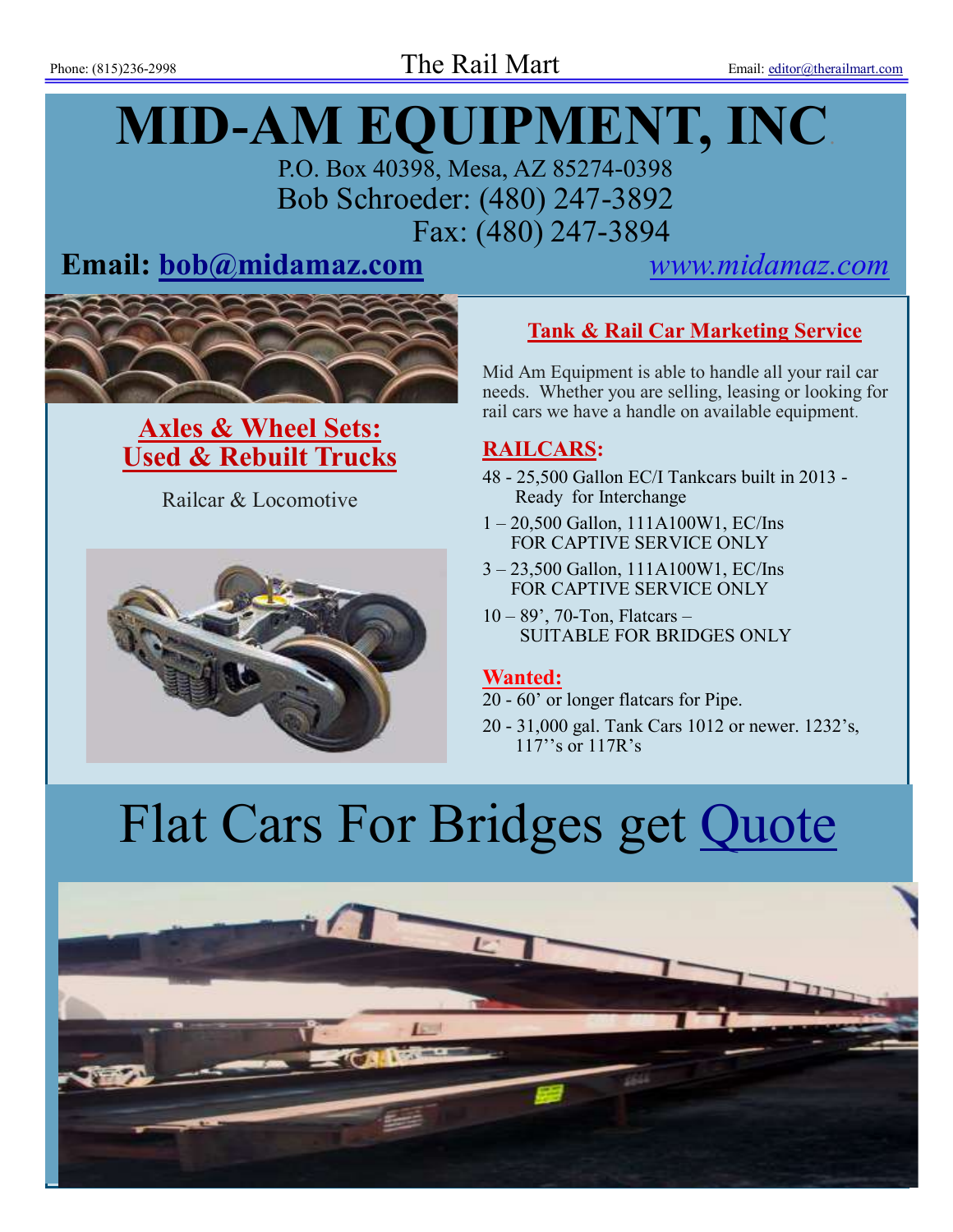# Railcar, Locomotive and on site Scrapping For all you scrapping needs Contact: Conrad Tannhauser (815) 236-2998 Email: [editor@therailmart.com](mailto:editor@therailmart.com)

| <b>Railcar Scrap Pricing</b> |       |       |       |       |       |      |       |       |       |       |       |       |       |
|------------------------------|-------|-------|-------|-------|-------|------|-------|-------|-------|-------|-------|-------|-------|
| 2015                         | Price | 2016  | Price | 2017  | Price | 2018 | Price | 2019  | Price | 2020  | Price | 2021  | Price |
| 1/15                         | 259   | 1/16  | 93    | 1/17  | 216   | 1/18 | 218   | 1/19  | 210   |       |       | 1/21  | 390   |
| 2/15                         | 225   | 2/16  | 104   | 2/17  | 234   | 2/18 | 242   | 2/19  | 214   |       |       | 2/21  | 438   |
| 3/15                         | 213   | 3/16  | 108   | 3/17  | 211   | 3/18 | 242   | 3/19  | 204   |       |       | 3/21  | 430   |
| 4/15                         |       | 4/16  | 114   | 4/17  | 231   | 4/18 | 251   | 4/19  | 186   |       |       | 4/21  | 445   |
| 5/15                         |       | 5/16  | 145   | 5/17  | 214   |      |       | 5/19  | 172   |       |       | 5/21  | 432   |
| 6/15                         |       | 6/16  | 152   | 6/17  | 243   |      |       | 6/19  | 154   |       |       | 6/21  | 447   |
| 7/15                         | 207   | 7/16  | 141   | 7/17  | 210   |      |       | 7/19  | 145   | 7/21  | 232   | 7/21  |       |
| 8/15                         | 191   | 8/16  | 137   | 8/17  | 210   |      |       | 8/19  | 150   | 8/21  | 235   | 8/21  |       |
| 9/15                         | 172   | 9/16  | 132   | 9/17  | 212   |      |       | 9/19  | 143   | 9/21  | 265   | 9/21  |       |
| 10/15                        | 162   | 10/16 | 124   | 10/17 | 226   |      |       | 10/19 | 125   | 10/21 | 268   | 10/21 |       |
| 11/15                        |       | 11/16 | 114   | 11/17 | 226   |      |       | 11/19 | 118   | 11/21 | 312   | 11/21 |       |
| 12/15                        |       | 12/16 | 132   | 12/17 | 200   |      |       | 12/19 | 139   | 12/21 | 322   | 12/21 |       |

Scrap prices are a general snapshot from across the states - Prices are in Gross tons (2,240 LBS) and U.S. Dollars Prices vary depending on location and are delivered price to scrap yard whole - Prices also vary based on railcar type, parts recovery and quantity

**Ad Rates** *By Line listing* \$35 per line (38 Characters)

> 1/4 page ad \$375  $\frac{1}{2}$  page ad \$700<br>Full page ad \$1,200 Full page ad \$1,200 Enhanced shop Listing \$300 *per year*

Employment Ads \$155 per .month Scrap Directory ads \$175 per month

All ads go up on website and are for two issues.

(add link to site, email, photos & description) *Not responsible for errors or content of ads*

Deadline for Digital Edition Last day of Month & 15th day of Month

# **Website Directory**

All Surplus [www.allsurplus.com](https://www.allsurplus.com)

Atel Equipment [www.atel.com](http://www.atel.com)

Investors First Capital [www.investorsfirstcap.com](http://www.investorsfirstcap.com/)

Jimco, Inc. *[www.jimcoinc.com](http://www.jimcoinc.com)* Jim H. Wilson, LLC. [www.jimcoinc.com](http://www.jimcoinc.com/)

Mid-Am Equipment, Inc. *[www.midamaz.com](http://www.midamaz.com)*

Mississippi Export Railroad [www.mserr.com](http://www.mserr.com)

> The Rail Mart *[www.therailmart.com](http://www.therailmart.com)*

> > VTG Rail Inc. [www.vtg.com](http://www.vtg.com)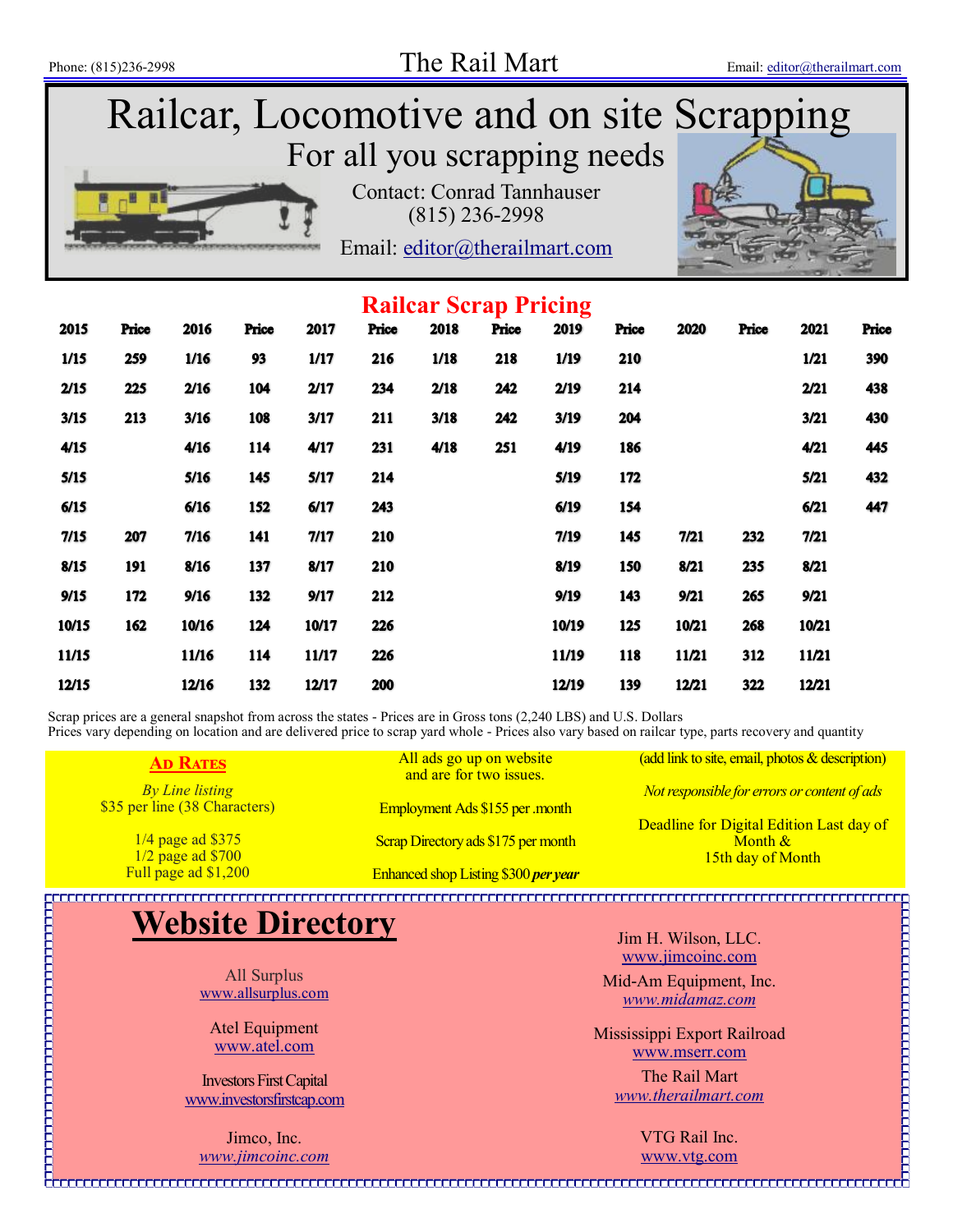<span id="page-3-0"></span>

# *Rail Car Scrap Directory*

# Montebello - California **Phone: (323) 724-9835**

**Phone: (323) 724-9835** Delivering Carrier: UP

Parts Recovery Program

[www.jimcoinc.com](http://www.jimcoinc.com)

**Fax: (323) 724-9837**

# **Portage - Indiana**  Spectrum Recycling Services, Inc.



Contact: David Schau Phone: (219) 324-8165 Fax: (219) 324-8166 E-mail: [scrap-it@outlook.com](mailto:scrap-it@outlook.com?subject=Per%20your%20ad%20in%20%22The%20Rail%20Mart%22)



# **Harwood - Texas Jim H. Wilson, LLC.**

**ET SCRAP QUOT** 

**Phone: (830) 540-4000** Delivering Carrier: UP



Parts Recovery Program [www.jimcoinc.com](http://www.jimcoinc.com)

**ET SCRAP OUOTE** 

**Fax: (830) 540-4061**

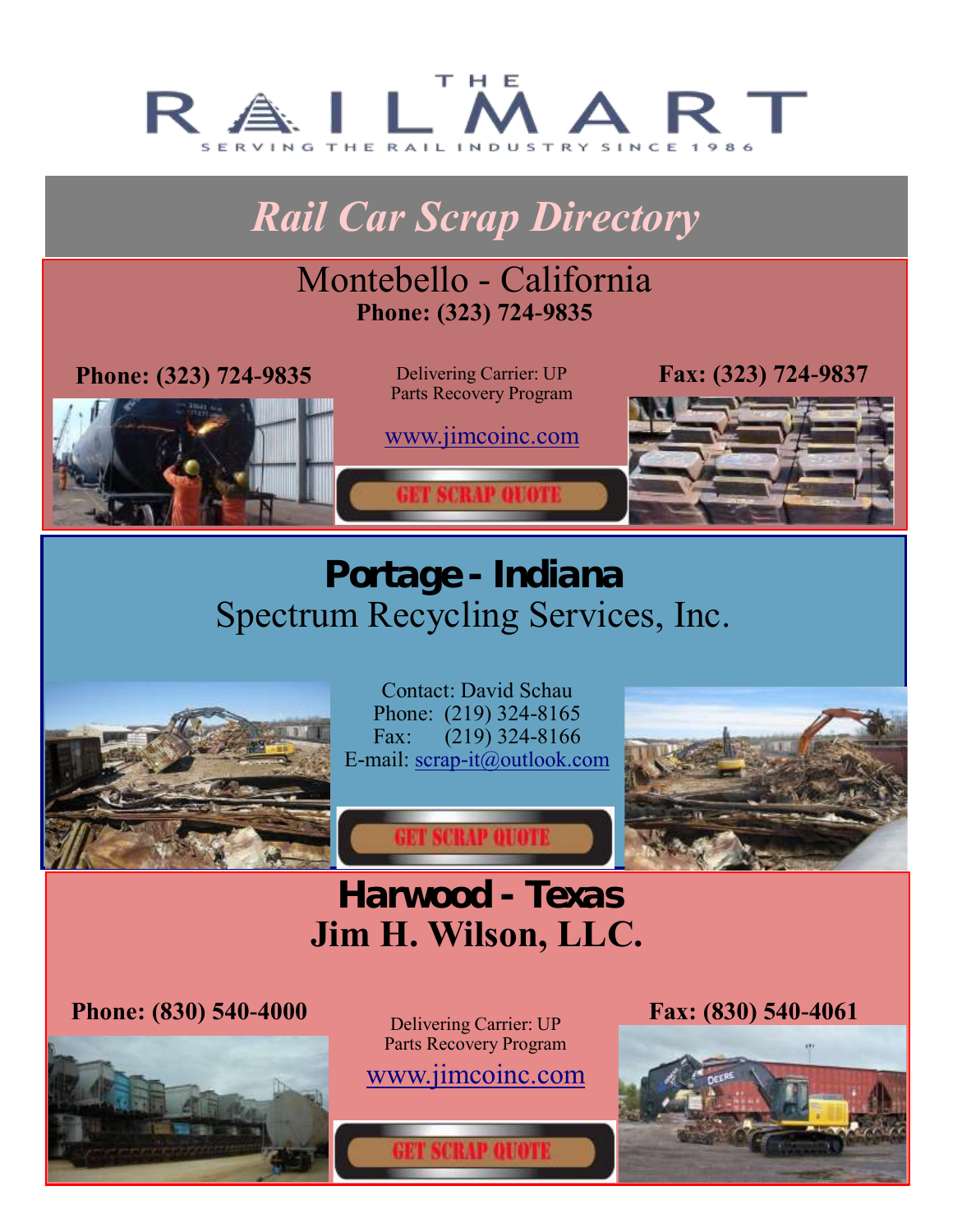# <span id="page-4-0"></span>*Mississippi Export Railroad—Storage Track*

- $\Diamond$  1,700 + car capacity
- $\Diamond$  loaded or empty & haz. mat. Cars
- $\Diamond$  Can accommodate unit trains with gross weight up to 286,000 lb/car
- $\lozenge$  Repair while in storage at our M=1003 B-25 C5 C6 certified shop
- Team tracks available for transfer
- $\Diamond$  Storage track monitored with camera surveillance Daily service Monday through Friday
- $\lozenge$  Interchange with CSXT, CN, NS, KCS, AGR, CGR and TASD
- Forward Storage—Regional distribution center tailored for your needs

# Business Development and Marketing Analyst

*Mississippi Export Railroad Company*

4519 Mclnnis Avenue Moss Point, MS 39563

**Phone: (228) 474-0702** Email: [jrobertson@mserr.com](mailto:jrobertson@mserr.com?subject=Per%20your%20ad%20in%20The%20Rail%20Mart)

# Railcar Repair Directory Get your FREE Shop listing [HERE](http://www.therailmart.com/pages/reparishopdata.html)

# **Railcar Repair Shops NATIONWIDE**

# *UTLX Mobil Unit Hotline*

Nationwide Blasko Ristic: (888)547-7760 GM Field Operations

**Shop Services** Mobile Repairs

# **Listing by State: U.S. Canada - Mexico**

# **Alabama**

# *Estes Railcar Services*

Gadsden, AL Jim Estes: (256) 458-3789 **Owner** Delivering Carrier: NS direct - CSXT via ATN Railway

**Shop Services** General Repairs, Welding, Sand Blasting, Storage Track, Mobil Repairs, Cleaning

# *Rescar*

Decatur, AL Melvin Shrewsbury: 1-800-737-2276 Customer Service Rep. - Mobil Repair Services

**Shop Services** Mobile Repairs, General Repairs Welding, AAR Certified

# *Greenbrier Rail Services*

Dothan, AL Jyll Boudreau: (779) 279-9140 Assistant VP of Sales Delivering Carrier: CHAT

#### **Shop Services**

General Repairs, Welding, Wreck Repairs, Painting, Sand Blasting, AAR Certified, Mobile Repairs, Machine Shop Services, Cleaning

# *Glasden Railcar Inspection & Repair*

Gladsden, AL Wanda Gipson: (256)543-1960 Rail/Office Manager Delivering Carrier: NS and ATN **Shop Services** Storage Track Available, Welding, Cleaning

#### *FSI Railcar Service Center*

Mobile, AL James Watson: (251) 432-0289 Vice President Delivering Carrier: TASD

**Shop Services** General Repairs, Welding, Cleaning, Wreck Repairs, AAR Certified

# **Arizona**

#### *The Apache Railway Company*

Snowflake, AZ Dave Windham: (928) 536-4696 Car Shop Foreman

**Shop Services** General Repairs, Welding, Storage Track, Cleaning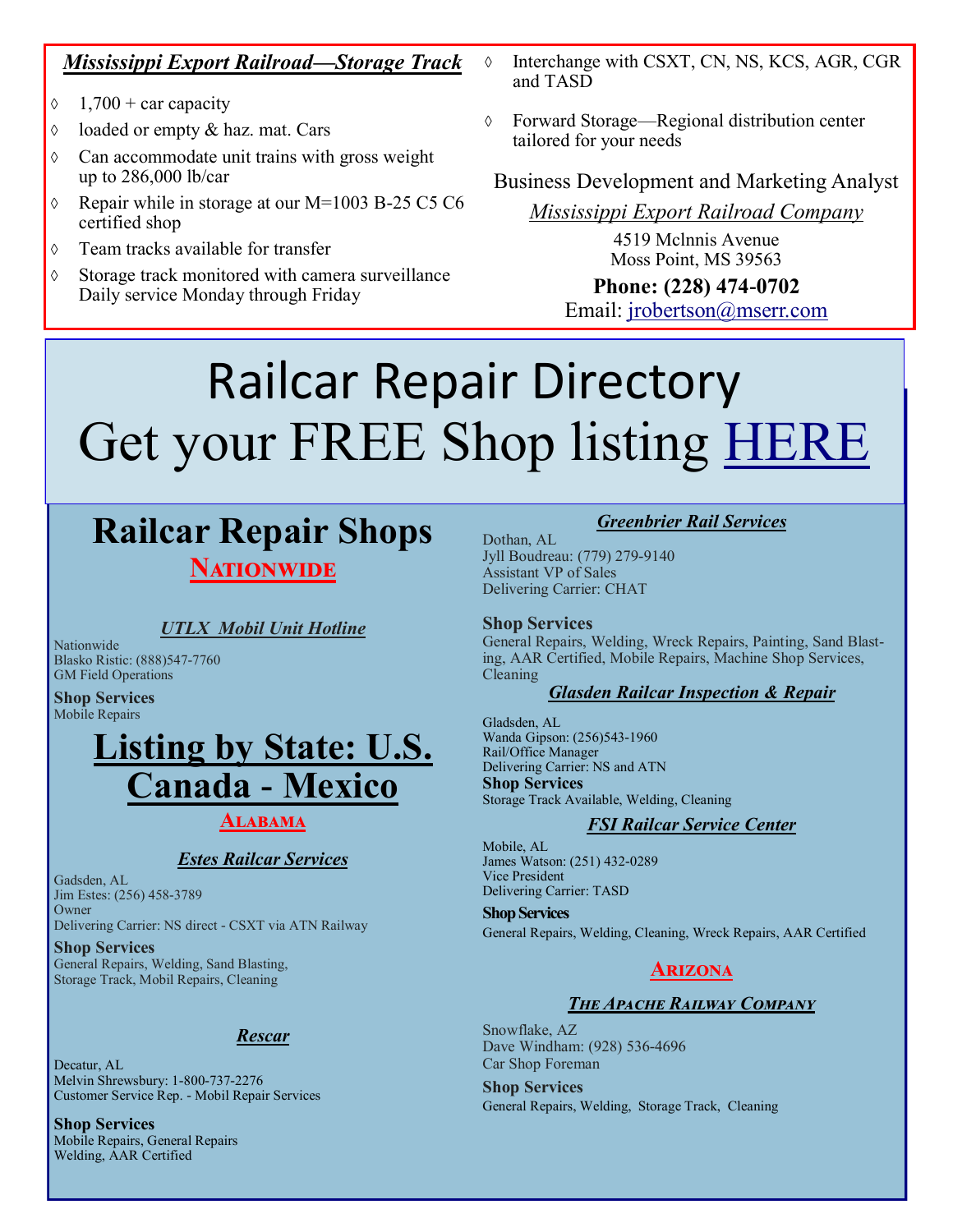# *Harbor Rail Services*

# **Arkansas**

#### *Arkansas Missouri Railroad Repair Shops*

Ft. Smith & Springfield, AR Budd Pulley: (479) 751-8600 x4013 Chief Mechanical Officer Delivering Carrier: BNSF, UP, KCS

**Shop Services** Mobile Repairs, General Repairs ,Welding, AAR Certified

#### *Rankins Rail Service (RRS)*

North Little Rock, AR Doyle Rankins: (501) 425-2072 President

**Shop Services:** General Repairs, Welding, Wreck Repairs, AAR Certified, Mobile Repairs

### **California**

#### *The Andersons Rail Car Repair*

Bakersfield, CA Gino Gabaree: (406) 560-4432 Shop Manager Delivering Carrier: UP-BN

General Repairs Welding Machine Shop Cleaning Wreck Repairs AAR Certified

#### *Rescar*

Boron, CA Melvin Shrewsbury: 1-800-737-2276 Customer Service Rep. - Mobil Repair Services

**Shop Services** Mobile Repairs - General Repairs - Welding AAR Certified

#### **Harbor Rail Services**

Los Angeles, CA Walter Ortega: (626) 372-9092 Division Manager Delivering Carrier: PHL—BNSF—UP

**Shop Services:** General Repairs - Wreck Repairs - AAR Certified Mobile Repairs, Cleaning

#### *Harbor Rail Services*

Stockton, CA Ricardo Richa: (408) 890-1132 Supervisor Delivering Carrier: STE

**Shop Services** General Repairs, Welding, Mobile Repairs, Cleaning

Van Nuys, CA Eli Gomez: (626) 945-5690 Supervisor Delivering Carrier: UP

**Shop Services** General Repairs, Welding, Lining, Sand Blasting, AAR Certified, Cleaning

### *The Andersons Rail Car Repair*

Westly, CA Charlie Randolph: (209) 597-7801 Shop Manager Delivering Carrier: UP-CFNR

**Shop Services** General Repairs Welding Machine Shop Cleaning Wreck Repairs AAR Certified

#### *The Andersons Rail Car Repair*

Woodland, CA Dyron Dorsey: (530) 668-9001 Shop Manager Delivering Carrier: UP RR/CFNR

**Shop Services** Mobile Repairs, General Repairs, Welding, Cleaning Machine Shop, Wreck Repairs, AAR Certified

# **Florida**

#### *Rescar*

Bartow, FL Melvin Shrewsbury: 1-800-737-2276 Customer Service Rep. - Mobil Repair Services

**Shop Services** Mobile Repairs, General Repairs, Welding, AAR Certified

# *Mulberry Railcar*

Mulberry, FL Bruce Carroll: (863) 425-4986 Vice President **Shop Services:**

General Repairs, welding, wreck repairs, painting, cleaning lining, sand blasting, , mobile repairs, machine shop services, AAR certified

#### *Rescar*

Whitesprings, FL Melvin Shrewsbury: 1-800-737-2276 Customer Service Rep. - Mobil Repair Services

**Shop Services** Mobile Repairs, General Repairs, Welding, AAR Certified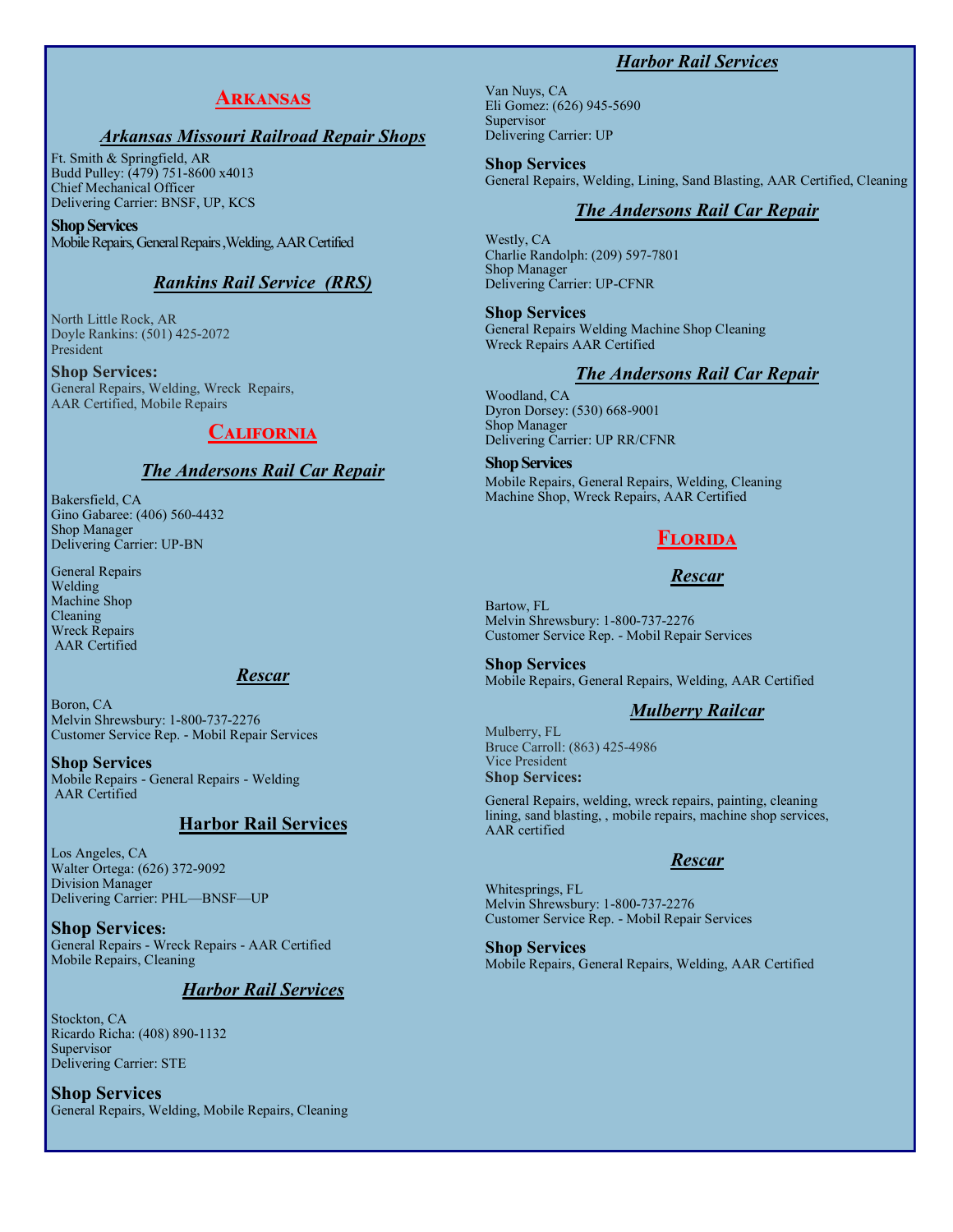# **Georgia**

#### *VLS Recovery Services*

Fitzgerald, GA Mark Wilczewski: (713) 208-9782 National Account Manager Rail Delivery: CSXT

**Shop Services:**

Cleaning, AAR Certified

#### *UTLX*

Valdosta, GA Blasko Ristic: (312) 431-5010 General Manager - Field Services Delivering Carrier: CSXT

**Shop Services**

General Repairs Welding Painting Lining Sand Blasting Cleaning Wreck Repairs Tank Car Repairs AAR Certified

#### *American Railcar Industries*

Tennille, GA Steve West: (478) 552-0370 Plant Manager

#### **Shop Services**

Mobile Repairs General Repairs, Welding Painting, Lining, Sand Blasting, Cleaning Wreck Repairs, Tank Car Repairs, AAR Certified

#### **Idaho**

#### *Rescar*

Pocatello, ID Melvin Shrewsbury: 1-800-737-2276 Customer Service Rep.

**Shop Services** Mobile Repairs, General Repairs, Welding, AAR Certified

#### **Illinois**

#### *Rail Ready Railcar Repair*

Carterville, IL Bill Keene: (618) 985-9566 Sr. Director Mechanical and Shop Operations Delivering Carrier: UP and BNSF

#### **Shop Services:**

Storage Track Available, Mobile Repairs, Wreck Repairs, Tank Valve Repairs, General Repairs, Welding, Painting, Lining, Sand Blasting, AAR Certified.

#### *Northern Illinois Railway Services, Inc.*

Iroquois, IL David Cullom: (815) 429-4014 VP/General Manager Rail Delivery: KBSR

**Shop Services:** Mobile Repairs, General Repairs, Welding, Cleaning, AAR Certified

#### *Rescar*

Joliet, IL Melvin Shrewsbury: 1-800-737-2276 Customer Service Rep. - Mobil Repair Services

#### **Shop Services**

Mobile Repairs, General Repairs Welding, AAR Certified

# *Excel Railcar Services, Inc.*

Kenney, IL Keith Constance: (217) 944-2411 Vice President Delivering Carrier: CN

#### **Shop Services:**

Storage Track Available, Mobile Repairs, General Repairs, Welding, Painting, Lining, Sand Blasting ,Cleaning, Wreck Repairs, AAR Certified

### *General Electric Rail Services*

Mounds, IL Wesley Klamm: (618) 745-6573 Site Leader Rail Delivery: CN

#### **Shop Services:**

General Repairs, Welding, Tank Car Repairs AAR Certified

# *UTLX*

Mounds, IL Blasko Ristic (312) 431-5010 GM Field Services Rail Delivery: CN

#### **Shop Services**

Storage Track Available, Mobile Repairs, General Repairs, Welding, Cleaning, Tank Car Repairs, AAR Certified

#### *Rescar*

Sauget, IL Melvin Shrewsbury: 1-800-737-2276 Customer Service Rep. - Mobil Repair Services

**Shop Services** Mobile Repairs, General Repairs Welding, AAR Certified

#### *Rescar*

Savanna, IL Jeff Schieszler: (630)829-9102 National Marketing Manager Delivering Carrier: BNSF (RVPR)

#### **Shop Services**

Storage Track Available, Mobile Repairs, Tank Valve Repair, General Repairs, Welding, Cleaning, Tank Repair (HM216)s, AAR Certified

#### *The Arnold Company*

TRENTON, IL BILL: (618)224-7505

**Shop Services** Cleaning, Machine Shop

# **Iowa**

#### *Rescar*

Lakota, IA Melvin Shrewsbury: 1-800-737-2276 Customer Service Rep. - Mobil Repair Services

**Shop Services** Mobile Repairs, General Repairs, Welding, AAR Certified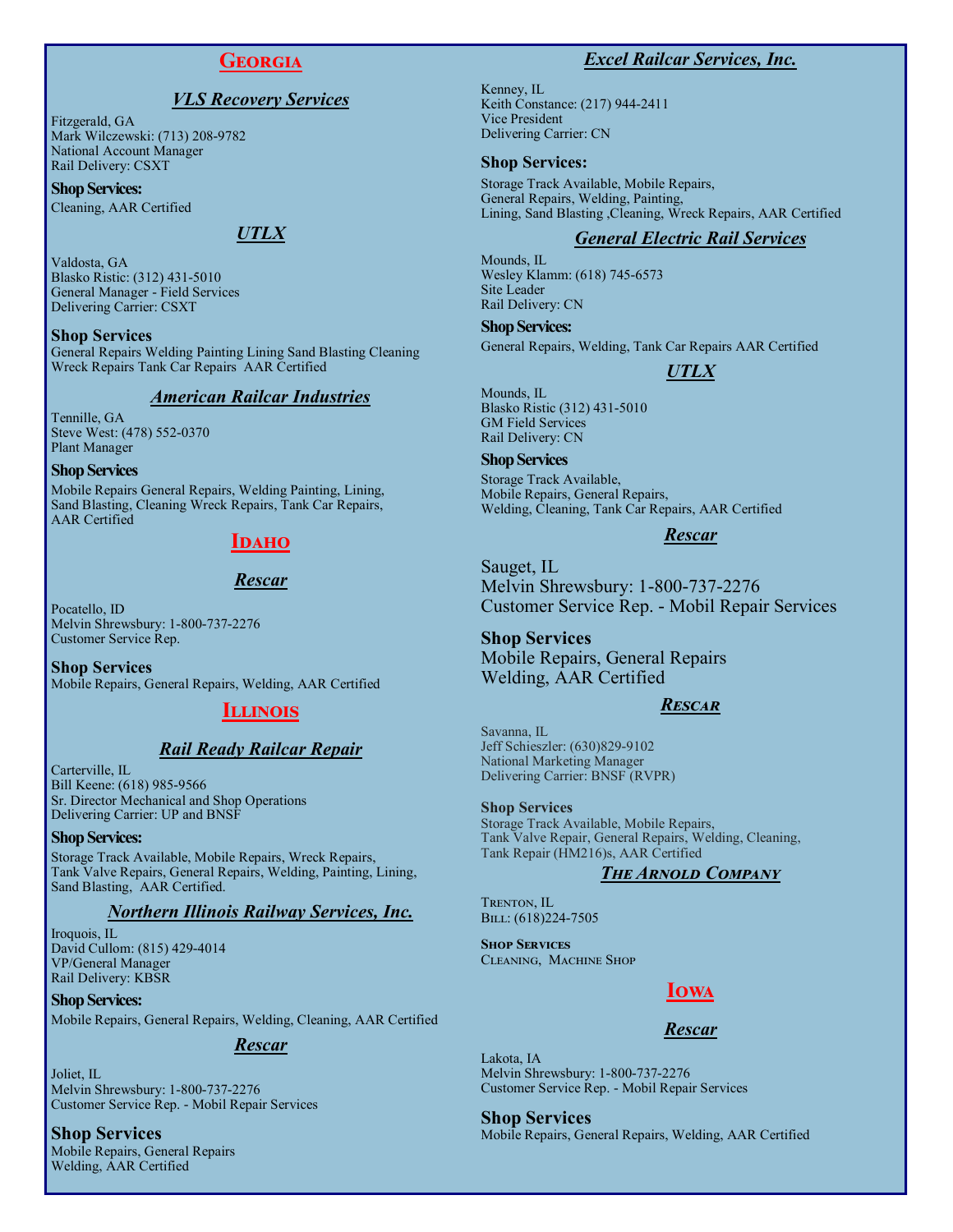#### *The Andersons Railcar Repair*

Manly, IA James Jennings: (641)454-2400 Shop Manager Rail Delivery: UP, CNCP, IANRR

**Shop Services:**

Mobile Repairs, General Repairs Welding, Cleaning, Machine Shop, Wreck Repairs, AAR Certified

# *UTLX*

Muscatine, IA Dave Hauner: (312)431-5049 GM Shop Operations Rail Delivery: CN

**Shop Services** General Repairs, Welding, Painting, Lining, Sand Blasting, Cleaning, Wreck Repairs, Tank Car Repairs, AAR Certified

#### *The Andersons Railcar Repair*

Waterloo, IA Keith Jennings: (319)233-0023 Shop Manager Rail Delivery: UP, CNCP, IANRR

**Shop Services:** Mobile Repairs, General Repairs Welding, Cleaning, Machine Shop, Wreck Repairs, AAR Certified

#### *General Electric Rail Services*

Waterloo, IA Tim Kelly:(319)234-9023 Plant Manager Rail Delivery: CN

**Shop Services:** General Repairs, Welding, Wreck Repairs, AAR Certified

#### **Indiana**

#### *Beasley's Railcar Repair*

Bloomfield, IN William Beasley: (812)384-3382 President Rail Delivery: The Indiana Railroad

**Shop Services**

Mobile Repairs, General Repairs, Welding, Painting, Lining, Sand Blasting, Wreck Repairs, AAR Certified

#### *United Transportation Group*

East Chicago, IN Sherry Vitucci: (219)398-7777 Rail Specialist Rail Delivery: IHB

**Shop Services** Cleaning, Tank Car Repairs, AAR Certified

**Kansas**

# *UTLX*

El Dorado, KS Blasko Ristic: (312)431-5010 General Manager - Field Services Delivering Carrier: BNSF

**Shop Services**

General Repairs, Tank Repair (HM216)s, Welding, AAR Certified, Mobil Repairs, Cleaning.

#### *Hutchinson Railcar Services*

Hutchinson, KS Ray Vaughn: (620)663-8980 President Delivering Carrier: H&N

#### **Shop Services**

Storage Track Available, Mobile Repairs, General Repairs, Welding, Painting, Lining, Sand Blasting ,Cleaning, Wreck Repairs, AAR Certified

#### **Rescar**

Wichita, KS Jeff Schieszler: (630)829-9102 National Marketing Manager Delivering Carrier: UP and BNSF (KORR)

**Shop Services** General Repairs, Mobile Repairs, Welding, AAR Certified

#### **Louisiana**

### *Railmark Rail Services Inc.*

Georgetown, LA Sales & Marketing: (812) 454-2350 Delivering Carrier: Union Pacific

#### **Shop Services**

Storage Track Available, Mobile Repairs, General Repairs, Welding, Cleaning, AAR Certified

#### *Rescar*

Gramarcy, LA Melvin Shrewsbury: 1-800-737-2276 Customer Service Rep. - Mobil Repair Services

#### **Shop Services**

Mobile Repairs, General Repairs Welding, AAR Certified

#### **UTLX**

Villa Platte, LA Dave Hauner: (312)431-5049 General Manager - Shop Operations Delivering Carrier: AKDN

#### **Shop Services**

General Repairs, Welding, Painting Lining, Sand Blasting, Cleaning Wreck Repairs, Tank Car Repairs, AAR Certified

#### **Maryland**

#### *Rescar*

Rising Sun Melvin Shrewsbury: 1-800-737-2276 Customer Service Rep. - Mobil Repair Services

**Shop Services** Mobile Repairs, General Repairs Welding, AAR Certified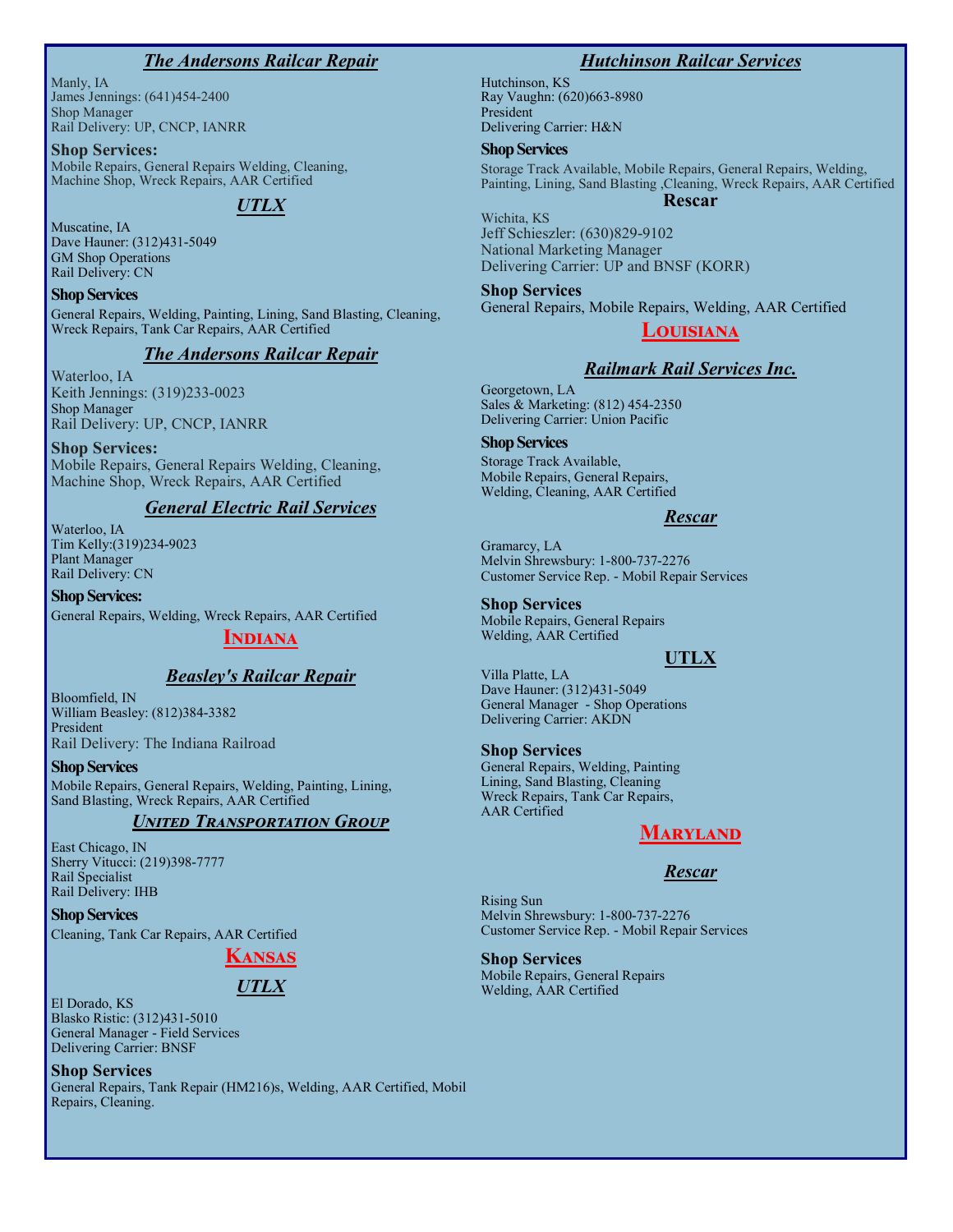# *Mississippi Export Railroad*

Moss Point, MS Matt Fryfogle: (228)474-6777 Wally Bourgeois: (228)217-7460 Railcar Maintenance Superintendent **Railcar Communisty Communisty** Railcar Quality manager Email: [mfryfogle@mserr.com](mailto:mfryfogle@mserr.com?subject=Per%20your%20ad%20in%20The%20Rail%20Mart) Email: [wbourgeois@mserr.com](mailto:wbourgeois@mserr.com?subject=Per%20your%20ad%20in%20The%20Rail%20Mart.)

# *[www.mserr.com](http://www.mserr.com)*

# **Shop Services:**

General Repairs, Tank Valve Repairs, AAR Certified, Storage Track Available, Mobile Repairs, Cleaning, Air Brake Work and Testing and New or Reconditioned Wheel Set Application

MSE Employs experienced and qualified Locomotive and Railcar technicians to perform a full range of repairs on locomotives, aluminum railcars and steel railcars as well as administering preventative maintains programs.

Our shop holds an AAR M-1103 B-25 and AAR M-1002 C5 &C6 certification, making it a one stop shop for cars repair, storage and cleaning.

MSE is dedicated to providing exceptional customer service, performance and quality output.

# MASSACHUSETTS

# **Rescar**

Springfield, MA Jeff Schieszler: (630)829-9102 National Marketing Manager Delivering Carrier: CSX (PVRR)

**Shop Services** General Repairs, Mobile Repairs, Tank Valve Repair, Welding, AAR Certified.

# **Michigan**

# *Rescar*

Riga, MI Melvin Shrewsbury: 1-800-737-2276 Customer Service Rep. - Mobil Repair Services

# **Shop Services**

Mobile Repairs, General Repairs Welding, AAR Certified

# *OWSA Michigan Mobile*

St. Clair, MI Cathy Jarvis: (519)332-5683 Customer Service

**Shop Services** Mobile Repairs, General Repairs, Machine Shop

# **Mississippi**

# *Strozier Railcar Services*

Amory, MS Stephanie or Stacey Strozier: (409)994-5700 Owners Delivering Carrier: BNSF

#### **Shop Services**

General Repairs Welding Wreck Repairs Lining AAR Certified Storage Track Available Mobile Repairs

# **Southeastern Railway Services, Inc**.

Magnolia, MS Alvin Cullom Jr.: (601)783-2006 Sr. Plant Manager Rail Delivery: CN

#### **Shop Services**

Storage Track Available, Mobile Repairs, General Repairs, Welding, Painting, Lining, Sand Blasting, Cleaning, Machine Shop, Wreck Repairs, AAR Certified

# *The Andersons Rail Car Company*

Bay St. Louis Billy Miller: (228)533-7685 Shop Manager Delivering Carrier: Port Bieneville RR

**Shop Services**

General Repairs, Welding Cleaning, Machine Shop, Wreck Repairs

# *American Railcar Industries*

Bude, MS Bill Scott: (601)384-5841 Plant Manager Delivering Carrier: CN - NTZR

#### **Shop Services**

Mobile Repairs, General Repairs, Welding, Painting, Lining, Sand Blasting, Cleaning, Machine Shop, Wreck Repairs , Tank Car Repairs, AAR Certified

# **Minnesota**

# *Priority Railcar Services L.L.C.*

Duluth, MN Harry Gatts: (218) 341-5197 Vice President/Manager Operations Delivering Line: any **Shop Services** Mobile Repairs, General Repairs, Welding, Sand Blasting, Cleaning, Machine Shop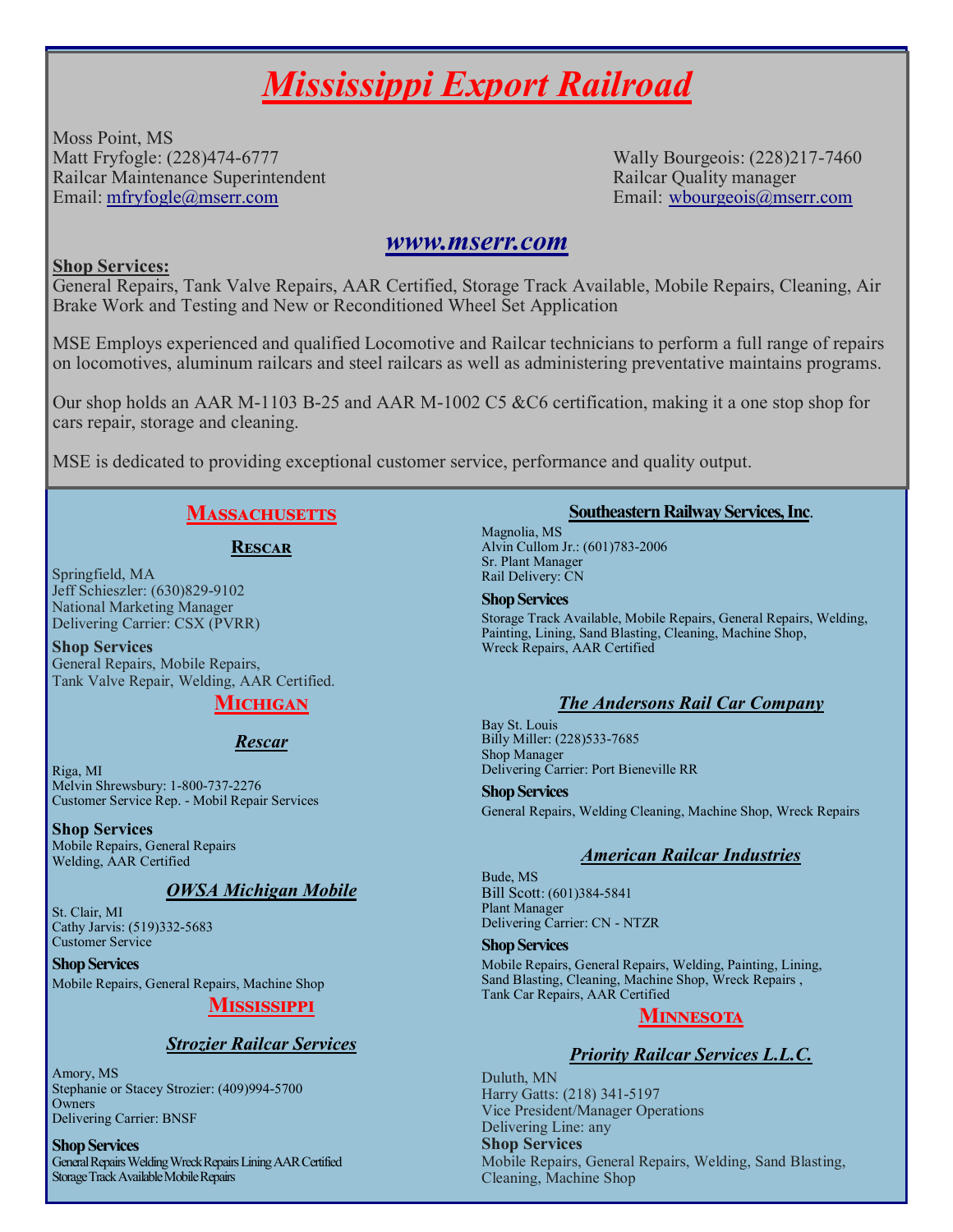#### *Rescar*

St. Paul, MN Melvin Shrewsbury: 1-800-737-2276 Customer Service Rep. - Mobil Repair Services

**Shop Services** Mobile Repairs, General Repairs Welding, AAR Certified

### *Drum, Inc.*

Worthington, MN Jim Johnson: (507)372-2212 Cleaning Manager Delivering Carrier: UP

**Shop Services** Cleaning

### *Priority Railcar Services L.L.C.*

New Ulm, MN Harry Gatts: (218) 341-5197 Vice President/Manager Operations Delivering Line: UPRR, CPRR, PGR

#### **Shop Services**

Mobile Repairs, General Repairs, Welding, Sand Blasting, Cleaning, Machine Shop

# **Missouri**

#### *American Railcar Industries*

Kansas City, MO Nick Keller: (816) 920 2381 Delivering Carrier: BNSF, UP, CP, KCS, NS

**Shop Services** Mobile Repairs, General Repairs, Tank Car Repairs, Wreck Repairs, Touch Up Painting/Lining/Blasting, Cleaning: Food Grade/Kosher

#### **The Andersons**

North Kansas City, MO Steve Kosa: (816) 471-2469 Plant Manager Delivering Line: BNSF/Kaw River Railroad

**Shop Services** Mobile Repairs, General Repairs, Painting, Lining, Sand Blasting, Cleaning, Machine Shop

#### *Clarkiron C o*

Platte City, MO David Clark: (816)810-6096

**Shop Services** Mobile Repairs, Welding

# **Herzog Railroad Services, Inc.**

Saint Joseph, MO Jerry Caylor: (816) 901-4959 General Manager Delivering Line: BNSF

#### **Shop Services**

General Repairs, Wreck Repairs, Welding, Storage Track Cleaning, AAR Certified.

#### **Rescar**

St. Paul, MN Jeff Schieszler: (630)829-9102 National Marketing Manager Delivering Carrier: CP, CN, BNSF and UP (MNNR)

#### **Shop Services**

Mobile Repairs, Tank Valve Repair, General Repairs, Welding, AAR Certified

# **Nebraska**

#### *Rescar*

Blare, NE Melvin Shrewsbury: 1-800-737-2276 Customer Service Rep. - Mobil Repair Services

#### **Shop Services**

Mobile Repairs, General Repairs, Tank Valve Repair Welding, AAR Certified

#### **Herzog Railroad Services, Inc.**

Falls City, NE Jerry Caylor: (816) 901-4959 General Manager Delivering Line: BN - UP

#### **Shop Services**

General Repairs, Wreck Repairs, Welding, Storage Track Cleaning, Painting, Sand Blasting, AAR Certified.

# *Greenbrier Rail Services*

Omaha, NE Jyll Boudreau: (779)279-9140 Assistant VP of Sales Delivering Carrier: BNSF, UP

#### **Shop Services**

General Repairs, Tank Repair (HM216), Welding, Wreck Repairs, Tank Valve Repairs, AAR Certified, Storage Track Available, Mobile Repairs, Machine Shop Services, Cleaning

#### *General Electric Rail Services*

Omaha, NE Bill Moser: (402)346-6382 Site Leader Rail Delivery: BNSF

#### **Shop Services:**

General Repairs, Welding, Tank Car Repairs, AAR Certified

# **North Carolina**

#### *Strickland Repairs & Services*

Cerro Gordo, NC Ricky Strickland: (910) 625-7232 General Manager

#### **Shop Services:**

Mobile Repairs, General Repairs, Welding, Painting, Lining, Wreck Repairs

# *Seaboard Railcar*

Hamlet, NC Mike Haynes: (910)205-0340 Senior Vice President Rail Delivery: CSXT

**Shop Services**

General Repairs, Tank Car Repairs, Welding, Painting, Lining, AAR Certified, Mobile Repairs, Cleaning.

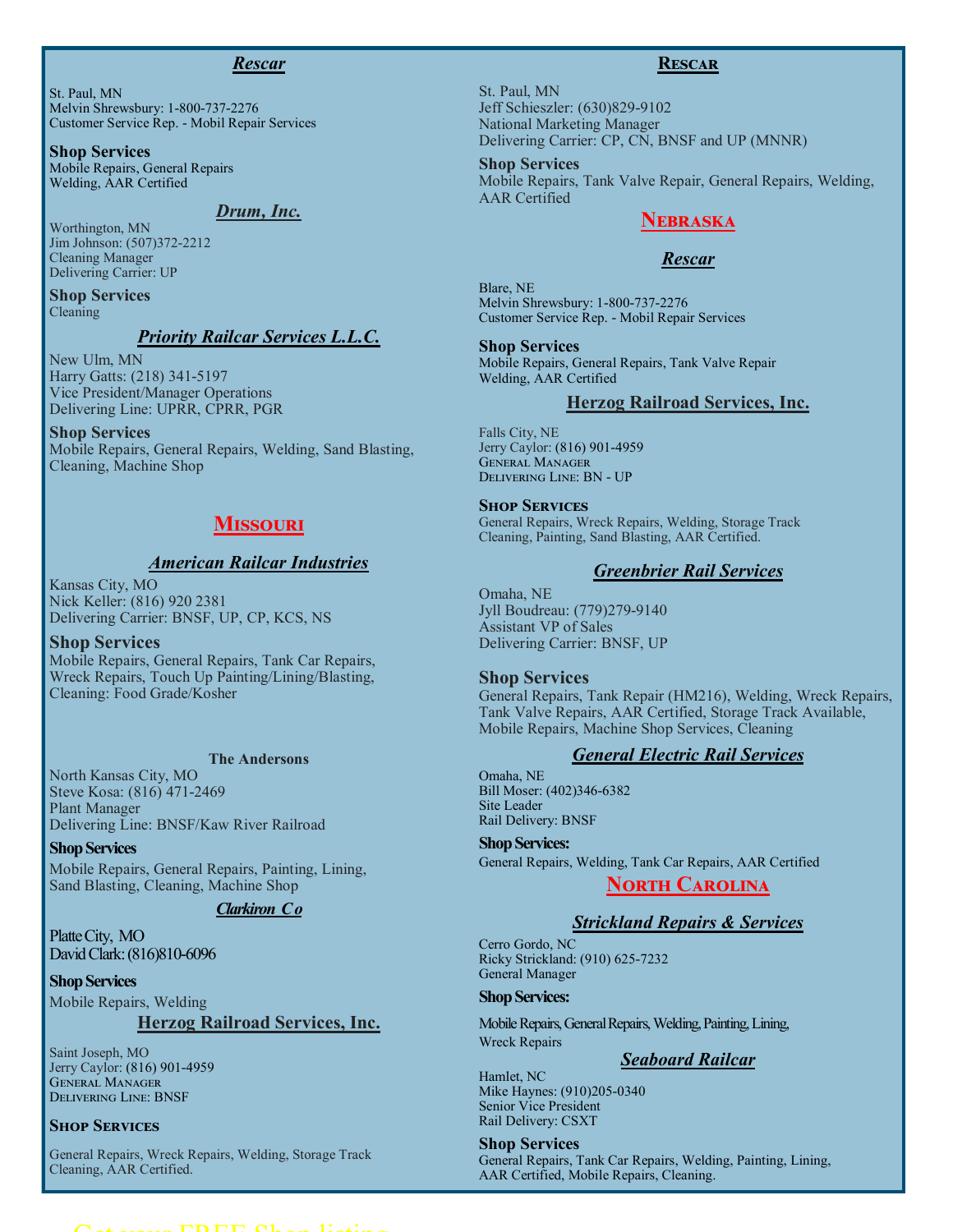#### **Rescar**

Wilmington, NC Jeff Schieszler: (630)829-9102 National Marketing Manager Delivering Carrier: CSC (WTR)

**Shop Services** Mobile Repairs, Tank Valve Repairs, General Repairs, Welding, AAR Certified

#### **Rescar**

Minerva, OH Jeff Schieszler: (630)829-9102 National Marketing Manager Delivering Carrier: NS (OHIC)

**Shop Services** Mobile Repairs, General Repairs, Tank Valve Repair Welding, AAR Certified

#### *First Flare and Repair, LLC*

Massillon (Canton), OH Tom Wood: (303)887-2695 Vice President

#### **Shop Services**

General Repairs, Tank Repair, Tank Valve Repair, AAR Certified, Mobile Repairs, Machine Shop Services, Cleaning

#### *MWT* **Railcar** *Repair*

Toledo, OH Jason Lowery: (419)351-8152 VP Corporate Development Delivering Carrier: NS

**Shop Services:** General Repairs, Welding, Wreck Repairs AAR Certified, Storage Track Available Mobile Repairs

# **Ohio**

#### *Southern Illinois Railcar*

Cairo, OH Kerry Harms: (419)641-3551 Sr. Director Mechanical and Ship Operations Delivering Carrier: CSX

#### **Shop Services:**

Mobile Repairs, General Repairs, Welding, Cleaning

#### *Drumm, Inc.*

Cincinnati, OH Terry Schroeder/Butch Stassi (513)641-4141 Repair Manager/Cleaning Manger Delivering Carrier: CSX

**Shop Services**

Mobile Repairs, Lining, Cleaning

#### *The Andersons Rail Car Repair*

Maumee, OH Arlen Miller: (419)891-5886 Shop Manager Rail Delivery: NS

#### **Shop Services**

Mobile Repairs, General Repairs, Welding Painting, Lining,<br>Sand Blasting , Cleaning, Machine Shop,<br>Wasela Barajing, AAB Gartified Sand Blasting , Cleaning, Machine Shop, Wreck Repairs, AAR Certified

#### UTLX

Marion, OH Dave Hauner: (312)431-5049 General Manager - Field Services Delivering Carrier: CSXT

#### **Shop Services**

Tank Valve Repairs, General Repairs, Painting, Lining, Sand Blasting, Cleaning, Tank Car Repairs, AAR Certified.

#### **Oklahoma**

#### **Rescar**

Woodward, OK Melvin Shrewsbury: (800) 737-2276 Customer Service Rep. Mobile Repair Services **Shop Services:** Mobile Repairs, Tank Valve Repair, General Repairs, Welding, AAR Certified.

#### *Rescar*

Woodward, OK Melvin Shrewsbury: 1-800-737-2276 Customer Service Rep. - Mobil Repair Services

Shop Services

**Shop Services:** Mobile Repairs, General Repairs Welding, AAR Certified

#### **Pennsylvania**

#### *Altoona Railcar Repair*

Altoona, PA M.B. Ziviello: (814) 944-1631 CMO Rail Delivery: NS:

#### **Shop Services**

General Repairs, Wreck Repairs, AAR Certified, Welding, Storage Track Available, Painting, Mobile Repairs,

#### *Curry Rail Services*

Hollidaysburg, PA B. Perreta: /814)502-1502 Sales Manager Rail Delivery: NS

#### **Shop Services:**

Mobile Repairs, General Repairs, Welding, Cleaning, Machine Shop, Wreck Repairs, AAR Certified, Painting, Lining, Blasting and Tank Car Repair.

#### *General Electric Rail Services*

Sayre, PA Wally Haggerty: (570)888-9623 Plant Manager Rail Delivery: NS

#### **Shop Services:**

Storage Track Available, Mobile Repairs, General Repairs, Welding, Painting, Lining , Sand Blasting, Cleaning, Machine Shop, Wreck Repairs, Tank Car Repairs, AAR Certified

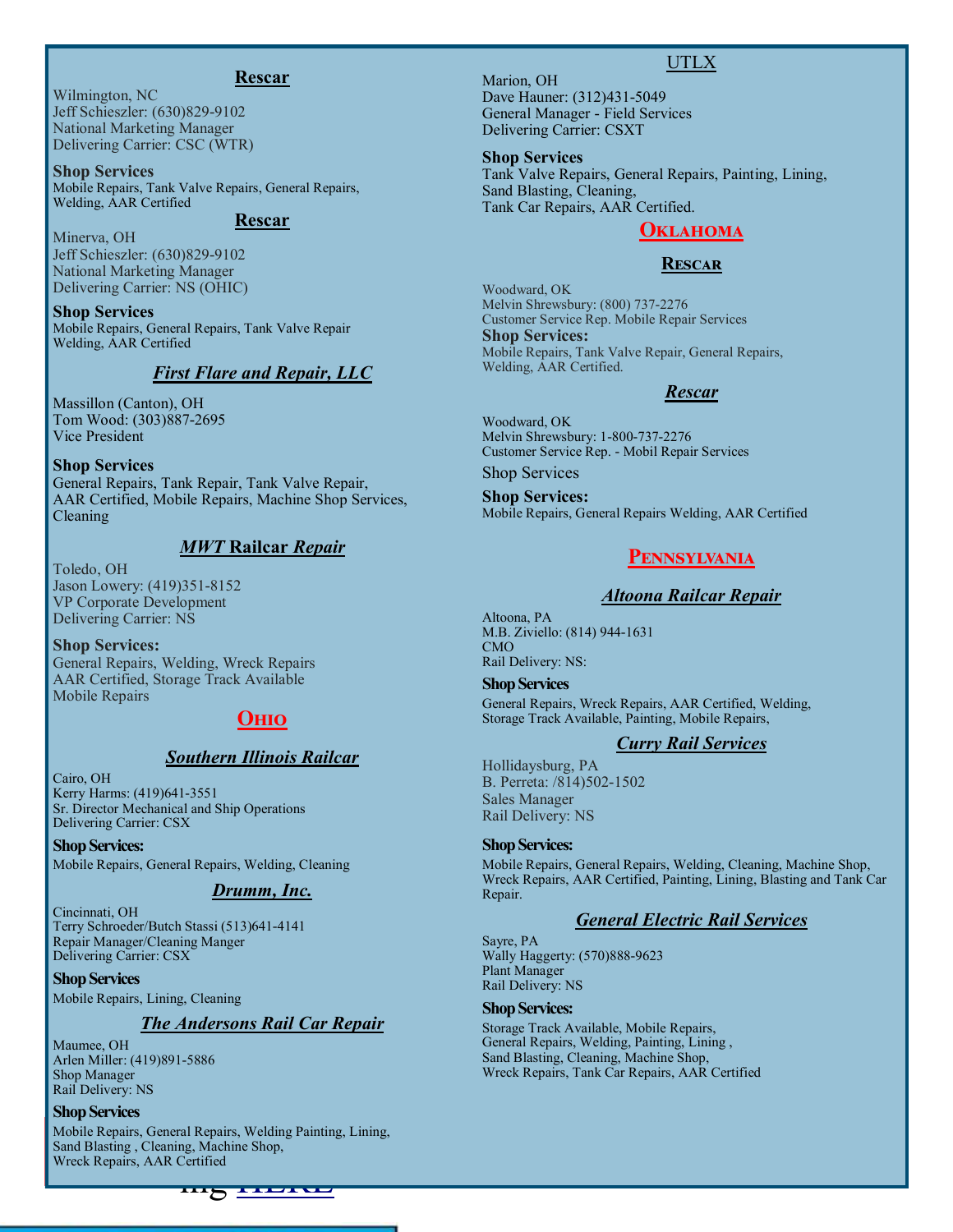# *UTLX*

Altoona, PA Dave Hauner: (312)431-5049 General Manager - Shop Operations Rail Delivery: NS

#### **Shop Services**

General Repairs, Welding, Painting, Lining, Sand Blasting, Wreck Repairs, Tank Car Repairs, AAR Certified

#### Pontrelli Rail Equipment Repair, Inc.

Stroudsburg, PA Joel E. Long: (717)314-8362 CFO

#### **Shop Services:** General Repairs, Mobile Repairs

# **South Carolina**

#### *Rescar*

Charleston, SC Melvin Shrewsbury: 1-800-737-2276 Customer Service Rep. - Mobil Repair Services

**Shop Services** Mobile Repairs, General Repairs, Tank Valve Repair Welding, AAR Certified

#### *The Andersons Rail Car Repair*

Darlington, SC Mike Moore: (843)398-0229 Shop Manager Delivering Carrier: CSXT/Florence/SCRF

#### **Shop Services:** Mobile Repairs, General Repairs, Welding, Cleaning, Machine Shop, Wreck Repairs, AAR Certified

#### **Tennessee**

#### *Rescar*

Kingsport, TN Melvin Shrewsbury: 1-800-737-2276 Customer Service Rep. - Mobil Repair Services

**Shop Services** Mobile Repairs, General Repairs, Tank Valve Repair Welding, AAR Certified

#### *Runyon Industries*

Memphis, TN Marshall Ballard: (901) 646-4146 Delivering Carrier: CN

#### **Shop Services**

General Repairs, Welding, Cleaning, Tank Repairs, AAR Certified, Tank Valve Repairs, Sand Blasting, HM216 Tank Repairs, Storage Track Available..

# [HERE](http://www.therailmart.com/pages/reparishopdata.html)

# **Texas**

#### *General Electric Rail Services*

Bayport, TX Jose Alvarez: (832)861-2000 Site Leader Rail Delivery: UP

#### **Shop Services**

Mobile Repairs, General Repairs, Welding, Tank Car Repairs, AAR Certified

#### *Iron Horse Services*

Beaumont, TX Steve Martin: (409) 748-0811 Vice President

#### **Shop Services**

General Repairs, Tank Repair (HM216), Welding, Tank Valve Repairs, Painting, Lining, Sand Blasting, AAR Certified, Storage Track Available, Mobile Repairs, Cleaning

#### *Rescar*

Borger, TX Melvin Shrewsbury: 1-800-737-2276 Customer Service Rep. - Mobil Repair Services

**Shop Services**

Mobile Repairs, General Repairs, Tank Valve Repair Welding, AAR Certified

#### *Strozier Railcar Services*

Buna, TX Stephanie or Stacey Strozier: (409)994-5700 **Owners** Delivering Carrier:

#### **Shop Services**

Mobile Repairs General Repairs Welding Painting Lining AAR Certified Mobile Repairs Cleaning

#### Greenbrier Rail Services

Clebume, TX Jyll Boudreau: (779) 279-9140 Assistant VP of Sales Delivering Carrier: BNSF

#### **Shop Services**

General Repairs, Tank Repair (HM216), Welding, Wreck Repairs, Tank Valve Repairs, Painting, Lining, Sand Blasting, AAR Certified, Storage Track Available, Mobile Repairs, Machine Shop Services, Cleaning.

#### UTLX

Cleveland, TX Dave Hauner: (312)431-5049 General Manager - Shop operations Rail Delivery: BNSF

#### **Shop Services**

General Repairs Welding Painting Lining Sand Blasting Cleaning Machine Shop Wreck Repairs Tank Car Repairs **AAR CERTIFIED**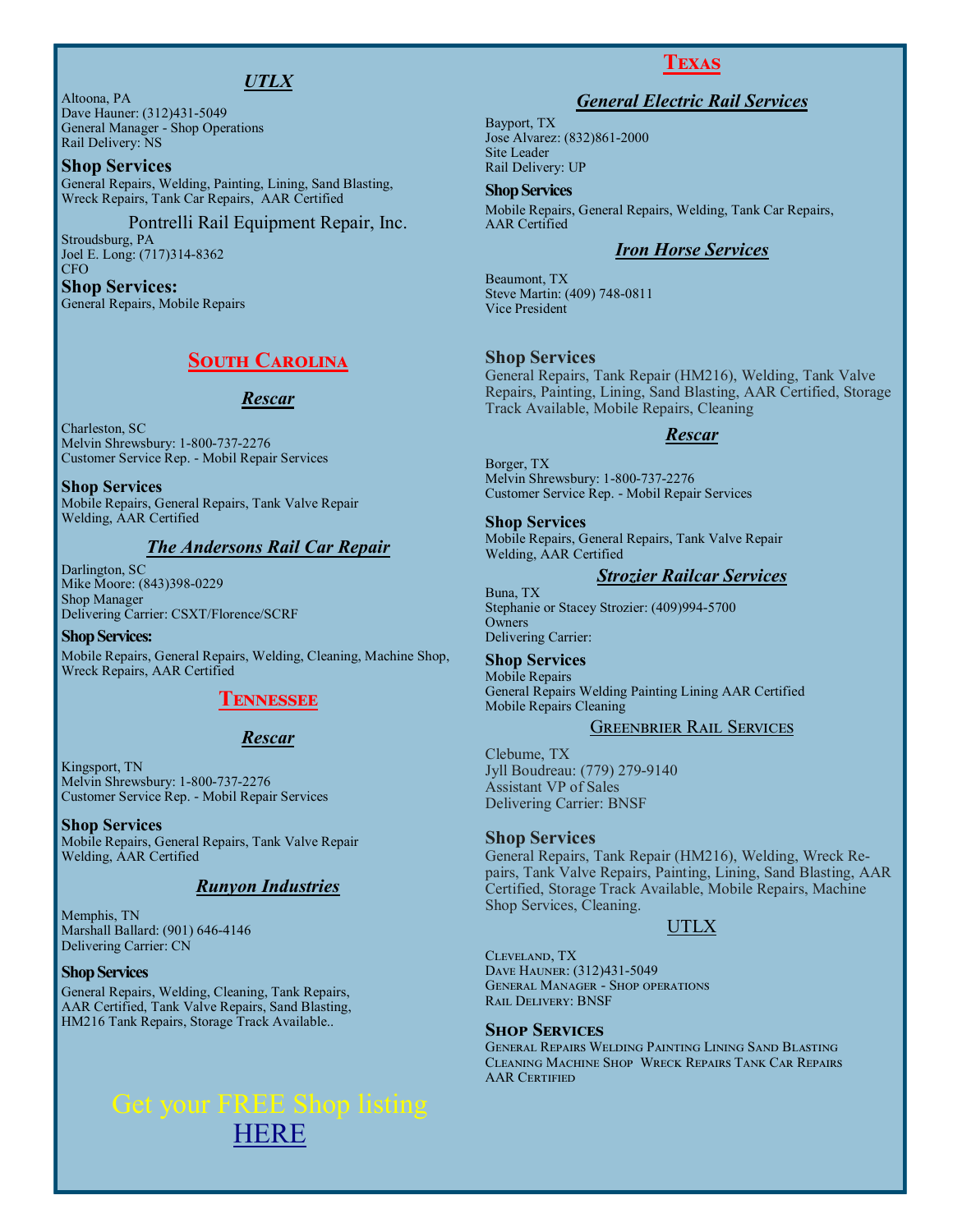#### *Eagle Railcar Services*

Elkhart, TX Jamie Calfee: (903)764-5621 General Manager Rail Delivery: UP **Shop Services:**

Storage Track Available, Mobile Repairs, General Repairs, Welding, Painting, Lining, Sand Blasting, Cleaning, Machine Shop, Wreck Repairs, Tank Car Repairs, AAR Certified.

#### *American Railcar Industries*

Goodrich, TX Jerry Keeley: (936)365-2679 Plant Manager Delivering Carrier: UP

**Shop Services** General Repairs Painting Lining AAR Certified

#### *VLS Recovery Services*

Hockley, TX Mark Wilczewski: (713)208-9782 National Account Manager Rail Delivery: UP

#### **Shop Services:**

Cleaning, AAR Certified

#### *Rescar*

Houston, TX Melvin Shrewsbury: 1-800-737-2276 Customer Service Rep. - Mobil Repair Services

#### **Shop Services**

Mobile Repairs, General Repairs, Tank Valve Repair Welding, AAR Certified

#### *TNT Railcar Services, Inc*.

Karnack, TX Donald Trunble: (903)679-3106 Vice President Delivering Carrier: KCS **Shop Services** Mobile Repairs General Repairs Welding Painting Lining Sand Blasting Cleaning Machine Shop AAR Certified

#### *American Railcar Industries*

Longview, TX Leslie Stinnett: (903)759-4406 Plant Manger Delivering Carrier: UP

#### **Shop Services**

General Repairs, Painting, Lining, Sand Blasting, Cleaning, Wreck Repairs, Tank Car Repairs, AAR Certified

# *On-Track*

Montgomery, TX James Ward: (936)697-1042 Manager Delivering Carrier: BNSF **Shop Services**

Mobile Repairs, General Repairs, Tank Valve Repair Welding, AAR Certified, Wreck Repairs, Tank Repair (HM216)s

#### **Greenbrier Rail Services**

San Antonio, TX Jyll Boudreau: (779) 279-9140 Assistant VP Sales Delivering Carrier: UP

#### **Shop Services:**

General Repairs, Welding, Wreck Repairs, Painting, AAR Certified, Mobile Repairs, Machine Shop Services

# **Utah**

#### *The Andersons Rail Car Repair*

Ogden, UT Sam Anderson: (406)560-6920 Shop Manager Delivering Carrier: BN/UP RR/UCRY

**Shop Services** Mobile Repairs, General Repairs, Welding, Cleaning, Machine Shop, AAR Certified

#### *Kold Steel*

Ogden, UT Dave DeCoursey:(801)550-2468 **Shop Services:** Storage Track Available, Welding, Painting, Sand Blasting, Cleaning,

#### **Virginia**

#### *Rescar*

Covington, VA Melvin Shrewsbury: 1-800-737-2276 Customer Service Rep. - Mobil Repair Services

**Shop Services** Mobile Repairs, General Repairs, Tank Valve Repair, Welding, AAR Certified

# **Washington**

#### *Harbor Rail Services*

Aberdeen, WA Ken Frisbie: (360) 516-7295 Delivering Carrier: PSAP

#### **Shop Services**

General Repairs, Welding, Mobile Repairs, Cleaning

#### *Greenbrier Rail Services*

Chehalis, WA Jyll Boudreau: (779) 279-9140 Assistant VP Sales Delivering Carrier: BNSF

#### **Shop Services**

General Repairs, Welding, Wreck Repairs, Painting, Sand Blasting, AAR Certified, Mobile Repairs, Machine Shop Services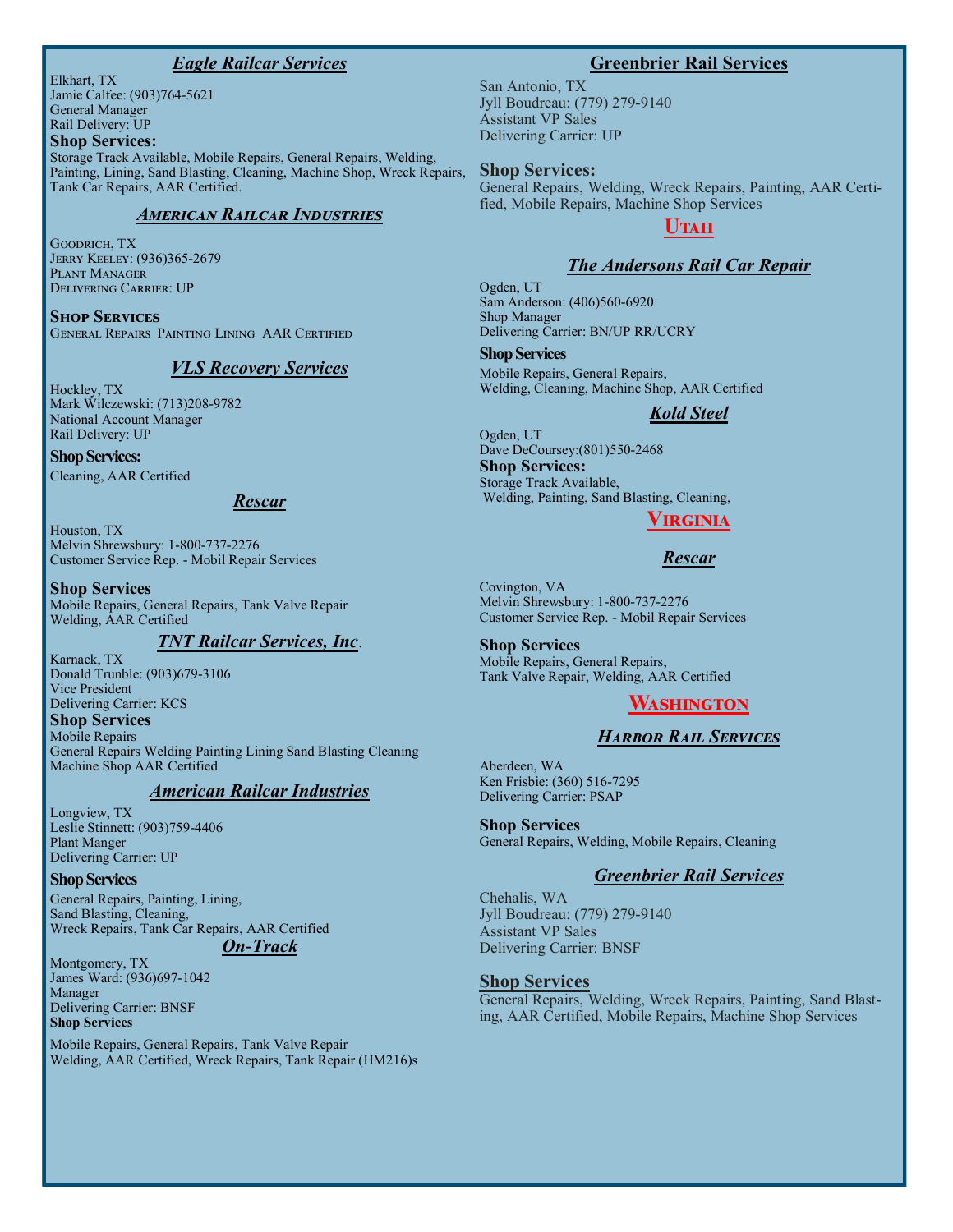#### *Greenbrier Rail Services*

Finley, WA Jyll Boudreau: (779) 279-9140 Assistant VP of Sales Delivering Carrier: BNSf, UP

#### **Shop Services**

General Repairs, Tank Repair (HM216), Welding, Wreck Repairs, Tank Valve Repairs, Painting, Sand Blasting, AAR Certified, Storage Track Available, Mobile Repairs, Machine Shop Services, Cleaning

# **West Virginia**

#### *Rescar*

New Martinsville, WV Melvin Shrewsbury: 1-800-737-2276 Customer Service Rep. - Mobil Repair Services

#### **Shop Services**

Mobile Repairs, General Repairs, Tank Valve Repair Welding, AAR Certified

#### **Rescar**

Parkersburg, WV Jeff Schieszler: (630)829-9102 National Marketing Manager Delivering Carrier: CSX (LKKR)

**Shop Services** Mobile Repairs, General Repairs, Tank Valve Repair Welding, AAR Certified

#### **Industrial Cleaners Inc.**

Parkersburg, WV Andrew Nichols: (304)448-9513 Vice President Delivering Carrier: BIPR

**Shop Services**  Cleaning, General Repairs, AAR Certified, Storage Track Available

# **Wisconsin**

#### *Priority Railcar Services L.L.C.*

Chippewa Falls, WI Harry Gatts: (218) 341-5197 Vice President/Manager Operations Delivering Line: UPRR, CPRR, PGR

**Shop Services** Mobile Repairs, General Repairs, Welding, Sand Blasting, Cleaning, Machine Shop

#### *Rescar*

Niagra Falls, WI Melvin Shrewsbury: 1-800-737-2276 Customer Service Rep. - Mobil Repair Services

**Shop Services** Mobile Repairs, General Repairs, Tank Valve Repair, Welding, AAR Certified

# **Wyoming**

#### UTLX

Evanston, WY Blasko Ristic: (312)431-5010 General Manager Delivering Carrier: UP

#### **Shop Services**

General Repairs Welding Painting Lining Sand Blasting Cleaning Wreck Repairs Tank Car Repairs, AAR Certified



# **Alberta**

#### **Caltrax, Inc.**

**Calgary, AB** Director Sales & Business Development

Delivering Carrier: CP - CN

**Shop Services:** General Repairs, Welding, Tank Valve Repairs, Storage Track Available, Mobile Repairs, Cleaning, painting, lining, sandblasting, tank car repairs, AAR certified

### **Caltrax Inc.**

#### **Lethbridge, AB**

Trevor Hammer: (587) 871-8501 Director Sales & Business Development Delivering Carrier: CP

#### **Shop Services:**

General Repairs, Welding, Tank Valve Repairs, Storage Track Available, Mobile Repairs, Cleaning, painting, lining, sandblasting, tank car repairs, AAR certified

# **Enhanced Shop Listing**

**Get your enhanced shop listing now only \$252 per year**

# *Conrad Tannhauser: (815) 236-2998*

- *Link to website Email link*
- *Highlighted ad*
- *Additional phone Numbers*
- *Fax Number*
- *Plus extra description of services and products*
	- *Photos allowed*

A/I As Is CF=Cubic Foot CH=Covered Hopper DB=Dynamic Brake

L/C=Last Contained M/Gen=Main Generator MU=Multiple Unit OTH=Open Top Hopper RB=Roller Bearing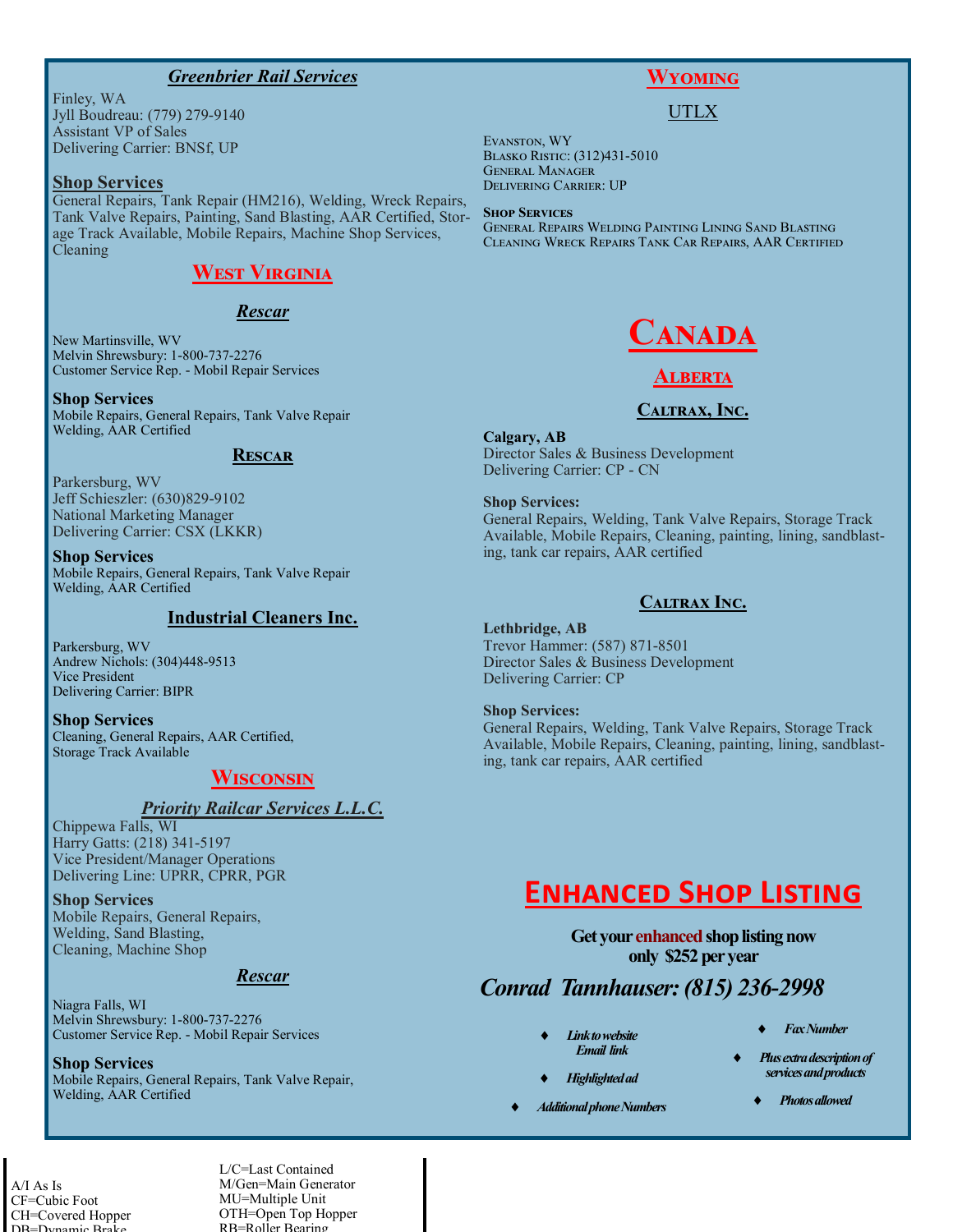# **Canada/Mexico**

# **British Columbia**

# **BRUNETTE MACHINERY CO.**

Prince George, BC Tony Jarman: (250)640-4900 Plant Manger

**Shop Services** Wreck Repairs, Tank Valve Repairs, AAR Certified, Machine Shop Services.

# MANITOBA

#### *Central Manitoab Railway Repair Shop*

Winnipeg, Manitoba Larry Dole: (204)235-1175 Shop Supervisor Delivering Carrier: CN/CP

**Shop Services**

Storage Track Available, Mobile Repairs, General Repairs, Welding, Painting, Lining, Sand Blasting, Cleaning, Machine Shop, Wreck Repairs, Tank Car Repairs, AAR Certified

# **Ontario**

# *ARI Fleet Services of Canada*

Sarnia, ON Mike Williams: (519)332-3739 Plant Manager Rail Carrier: CN

#### **Shop Services**

Mobile Repairs, General Repairs, Welding Painting, Lining, Sand Blasting, Cleaning, Wreck Repairs, Tank Car Repairs, AAR Certified

# *Canadian Holding*

Toronto, ON G Salavati: (289) 938-7797

# **Shop Services**

General Repairs

# *OWS Railcar, Inc.*

Sarnia, Ontario John Brough: (519)332-5683 President Rail Carrier: CN - CSX

**Shop Services**

Storage Track Available, Mobile Repairs, General Repairs, Welding, Lining, Sand Blasting, Cleaning, Tank Car Repairs

# **Railcare Inc.**

Hamilton, ON Wayne Hannon: (905)527-8238 General Manager Delivering Carrier: CP & CN via SOR

**Shop Services** General Repairs, Welding, Wreck Repairs, Painting, AAR Certified, Mobile Repairs, Cleaning

# **Quebec**

# *Cad Railway Industries LTD.*

Lachine, Quebec Shop Manager: (514) 634-3131 Ext. 112 Rail Carrier: CP

#### **Shop Services**

Mobile Repairs, General Repairs, Welding Painting, Lining, Sand Blasting, Cleaning, Wreck Repairs, Tank Car Repairs, AAR Certified

### **Canadian Holding**

G.Salvati: (289)938-7797 **Director** 

### **Shop Services**

General Repairs

# **SF Rail, Inc.**

Pierrefonds, Quebec Steven Filiastrault: (514)289-9050 President Delivering Carrier: CP/CN

**Shop Services:**

Storage Track Available, Mobile Repairs, General Repairs, Welding, Cleaning, Machine Shop, Wreck Repairs, AAR Certified

# **Saskatchewan**

# *General Electric Railcar Services*

Regina, Saskatchewan Chip Ripley: (306)525-0122 Plant Manager Rail Carrier: CN

#### **Shop Services**

Storage Track Available, Mobile Repairs, General Repairs, Welding, Painting, Lining, Sand Blasting, Cleaning, Machine Shop, Wreck Repairs, Tank Car Repairs, AAR Certified

# Abbreviations

A/I As Is CF=Cubic Foot CH=Covered Hopper DB=Dynamic Brake DSC=Double Shelf Couplers

E/C=Exterior Coiled F/C=Flat Car GAL=Gallon GON=Gondola GRL=Gross Rail Load HP=Horse Power I/C=Interior Coiled

**Enhanced Shop Listing**

INS=Insulated L/C=Last Contained M/Gen=Main Generator MU=Multiple Unit OTH=Open Top Hopper RB=Roller Bearing RBLT= Rebuilt

RCD= Reconditioned  $T = Ton$ T/C=Tank Car TM = Track mobile T/M=Traction Motor W/I=Where Is Y/B=Year Built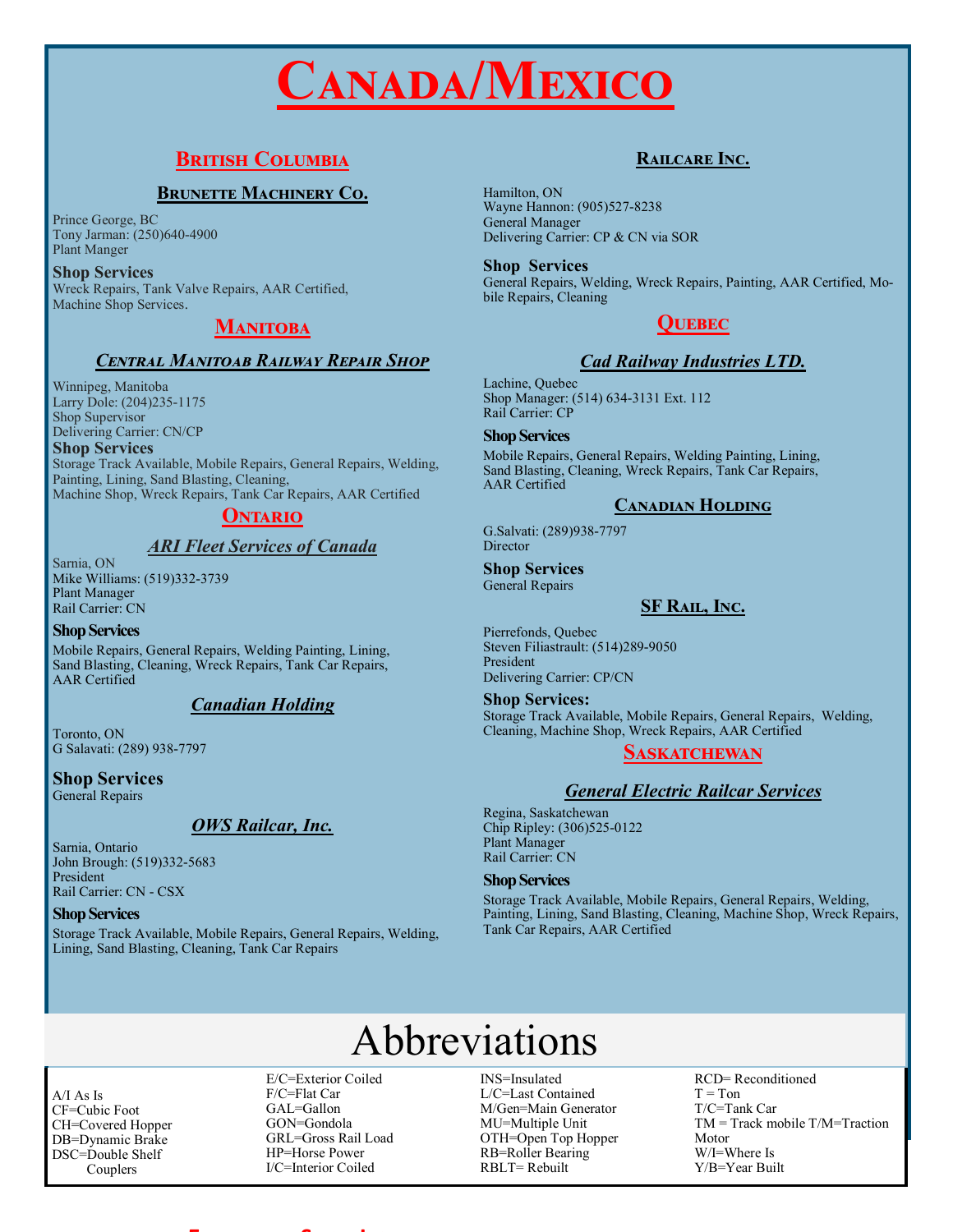# Locomotive Shop Directory

# US - locomotive Shop Services

### **Alabama**

### *Birmingham Rail & Locomotive*

Birmingham, AL Chad Curtis: (205) 424-1000 Shop Superintendent Delivering Carrier: CSXT

#### **Locomotive Shop Services**

General Repairs - Wreck Repairs - Complete rebuilds Repairs Diesel Engines - Rebuilds Diesel Engines - Air Brake Work, Electrical Repairs - Body & Sill Repairs - Storage Track Available

# Illinois

# *Motive Power Resources, Inc.*

Minooka, IL Steve Bomba: (815) 255-2600

#### **Locomotive Repair Services**

General Repairs, Wreck Repairs, Complete Rebuilds, AAR M-1003 Certified, Repairs Diesel Engines, Rebuilds Diesel Engines Air Brake Work, Electrical Repairs and Rewiring, Parts and Components, Locomotive Sales and Leasing, Field Services

# **Mississippi**

#### *Mississippi Export Railroad Company*

Moss point, MS Matt Fryfogle: (228) 627-6777 Superintendent of Shop Operations Wally Bourgeois: (228)217-7460 Railcar Quality Manager Delivering Carriers: CSXT & CN, NS, KCS, ARG, CGR and TASD

#### Locomotive Repair Services

General Repairs, Welding, Wreck Repairs, Machine Shop, Cleaning, Line Bore, Mobile Repairs, AAR Certified, Repairs Diesel Engines, Gas Engines, Air Brake Work , Electrical Repairs, Roller Bearing Inspections, Wheel Turning & Mounting, Storage Track Available

#### *New Jersey*

### *Star Trak, Inc.*

Boonton, NJ Raymond Clauss: (732)236-4507 **PRESIDENT** Delivering Carrier: NS

#### **Locomotive - Repair Services**

General Repairs, Welding, Wreck Repairs, Sand Blasting, Painting, Air Brake Work, Electrical Repairs, Body & Sill Repair

#### Ohio

# *Horizon Rail*

Cleveland, OH Jon Jaros: (440) 478-8009 Fax: (216) 731-0034 Email: [Jon@HorizonRail.com](mailto:jon@horizonrail.com?subject=Per%20your%20ad%20in%20%22The%20Rail%20Mart%22) Delivering Carriers: NS, CSX, CWRO, NSR, CVSR

# [www.HorizonRail.com](Http://www.horizonrail.com)

#### Locomotive Shop Services:

General Repairs, Wreck Repairs, Complete Rebuilds, Repairs Diesel Engines, Rebuilds Diesel Engines, Gas Engines, Air Brake Work, Electrical Repairs and Rewiring, TM Rewinding, Body & Sill Repair, Painting , Roller Bearing Inspection, Storage Track Available

#### South Carolina *Motive Power & Equipment Solutions*

Greenville, South Carolina Brian Byars: (864) 422-1128 Marketing Manager

#### **Locomotive – Repair Services**

General Repairs, Wreck Repairs, Complete Rebuilds, AAR Certified, Repairs Diesel Engines, Rebuilds, Diesel Engines Line Bores, Gas Engines, Air Brake Work, Electrical Repairs, TM Rewinding, Body & Sill Repairs, Painting, Roller Bearing Inspections, Wheel Turning & Mounting, Storage Track Available

#### *CLCX*

Pickens, SC Carl Majors: (864) 878-3581 President Delivering Carrier: NS

### **Locomotive - Repair Services**

General Repairs, Wreck Repairs, Complete Rebuilds Repairs Diesel Engines, Rebuilds Diesel Engines Air Brake Work, Electrical Repairs, Wreck Repairs

# Canada Shops on Next Page